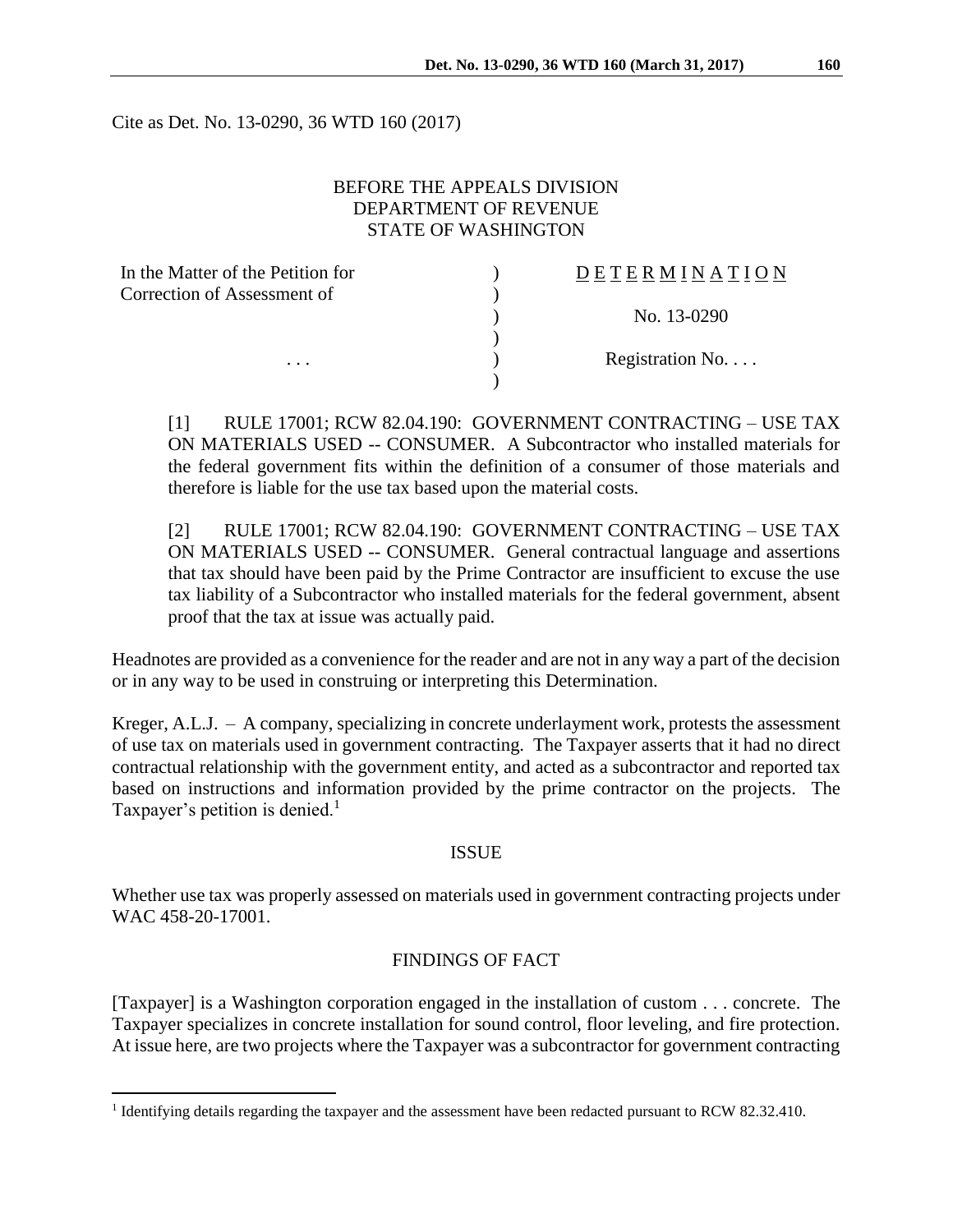jobs. The first project was . . . for the . . . County Housing Authority and the second was for the Federal Government.

The Taxpayer asserted that the prime contractor remitted the tax at issue, but has not provided any corroborating evidence of this. Alternatively, the Taxpayer asserts that as it was a subcontractor on the projects, it did not contract directly with the governmental entities and should not be considered to be engaged in governmental contracting as it lacked notice that these projects were government contracting. Taxpayer also asserts that it acted as instructed by the prime contractor and relied upon bid documents and resale certificates.

# ANALYSIS

Contractors who perform certain construction, installation, and improvements to real property of or for the United States, its instrumentalities, or a county or city housing authority are subject to tax as provided in [RCW 82.04.280(1)(g) and 82.14.190. *See also*] WAC 458-20-17001 (Rule 17001). [This is generally referred to as the Government Contracting B&O tax classification.] Rule 17001(1) expressly applies to both "prime and subcontractors."<sup>2</sup> Generally, constructing, repairing, decorating, or improving building or properties are defined as a retail sale. RCW 82.04.050(2)(b). However, performing these specific construction activities are excluded from the definition of a retail sale when performed for the government, its instrumentalities, or a county or city housing authority. RCW 82.04.050(10). Thus, the contractor or subcontractor providing these services is defined as the consumer of the "tangible personal property which is installed, applied, attached, or otherwise incorporated in their government contracting work." RCW 82.04.190 $(6)^3$ ; *see also* Rule 17001(5).

The Taxpayer does not contest that the projects at issue were performed for the [U.S.] government or a [city or county] housing authority. The Taxpayer initially asserted that the use tax on materials was remitted by the prime contractor. The Audit Division indicated that it would make adjustments where the Taxpayer could substantiate that the tax had been paid by the prime contractor, but the Taxpayer was not able to provide any evidence to corroborate this assertion.

We find no basis for the Taxpayer's assertion that the liability for tax on materials should be limited to prime contractors. Conversely, as noted above, both Rule 17001 and the Department's construction guide expressly refer to both prime and subcontractors.

 $\overline{a}$ 

<sup>&</sup>lt;sup>2</sup> Similarly, the Departments Industry Guide also expressly states that both prime and subcontractors are liable for tax on materials in the section on Government contracting which states: "The contractor (prime or subcontractor) must pay sales or use tax on all materials which become a physical part of the project." [http://dor.wa.gov/Content/DoingBusiness/BusinessTypes/Industry/construction/default.aspx#GovernmentContractin](http://dor.wa.gov/Content/DoingBusiness/BusinessTypes/Industry/construction/default.aspx#GovernmentContracting) [g](http://dor.wa.gov/Content/DoingBusiness/BusinessTypes/Industry/construction/default.aspx#GovernmentContracting)

 $\frac{3}{3}$  RCW 82.04.190(6) states that a person providing these services is a consumer:

Any person engaged in the business of constructing, repairing, decorating, or improving new or existing buildings or other structures under, upon, or above real property of or for the United States, any instrumentality thereof, or a county or city housing authority . . . is a consumer within the meaning of this subsection in respect to tangible personal property incorporated into, installed in, or attached to such building or other structure by such person . . .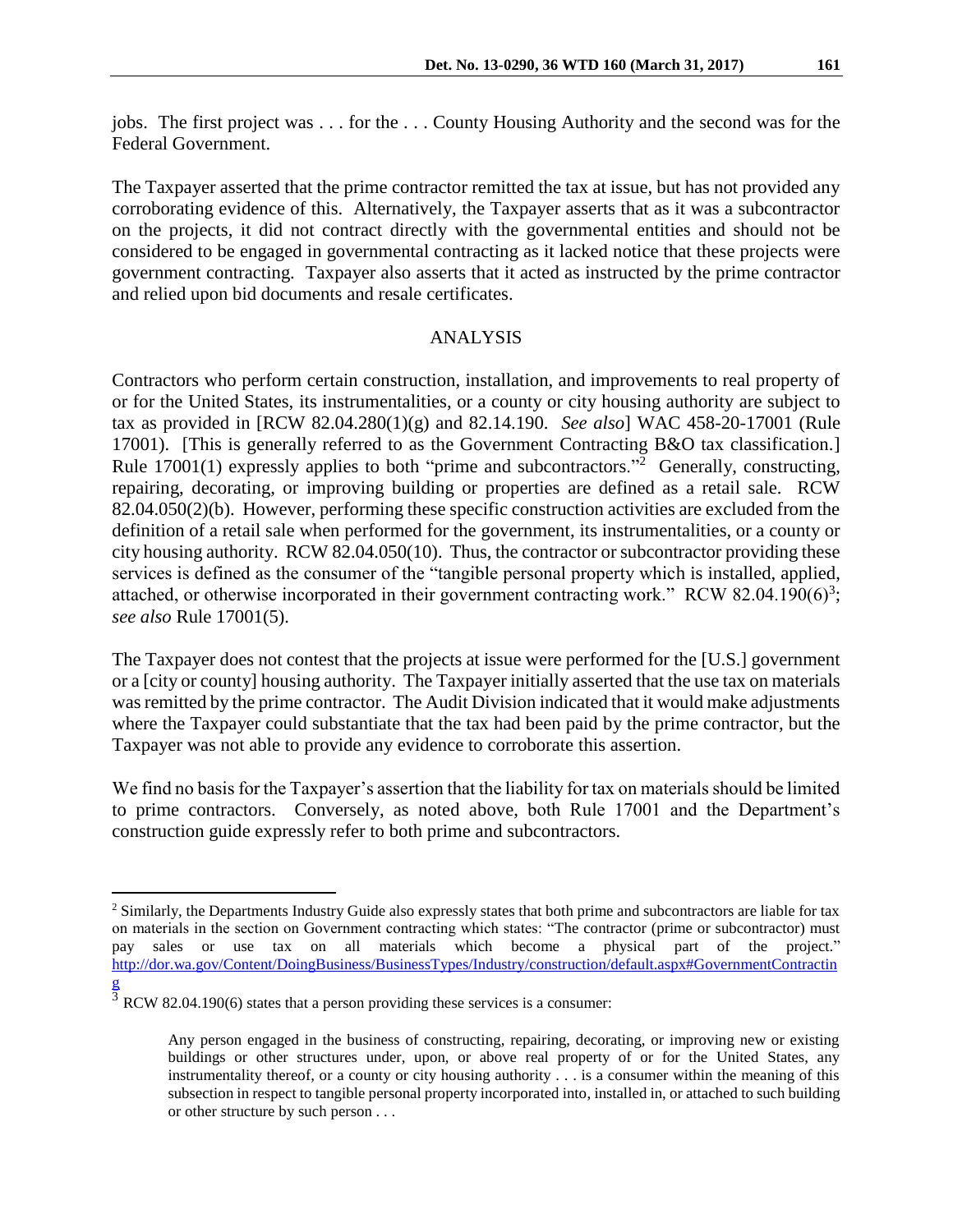Furthermore, we note that the Reseller Permit<sup>4</sup> from the prime contractor, applicable for periods after 2010, which would cover the last three years of the audit period, expressly notes that the permit cannot be used to purchase materials used in government contracting.

For 2008 and 2009, the Taxpayer has provided a copy of a Resale Certificate from the Prime Contractor. However, this certificate is not project specific. The Audit Division noted that the Taxpayer worked on several projects for this prime contractor; therefore, it was not possible to determine if this resale certificate was provided for the government contract work at issue. We also note that for government contracting work, the prime contractor, as detailed above, is defined as the consumer of materials and would not have been purchasing items for resale, and should not have issued a resale certificate for this government contracting work. WAC 458-20-102A (4)(a) (Rule 102A (4)(a)). The fact that the Taxpayer is in possession of a resale certificate from the prime contractor, that may have been issued for other non-government contracting projects, does not establish that this resale certificate was provided to the Taxpayer for the particular project at issue.

The Taxpayer has also provided a copy of a representative Tax Exemption Certificate for the ... Housing Authority, and notes that the housing authority is exempt from payment of retail sales tax under WAC 458-20-189 (Rule 189). However, Rule 189 itself expressly directs both contractors and prime contractors to Rule 17007 for work done for housing authorities and states:

(6) **Retail sales tax exemptions.** The retail sales tax does not apply to the following:

 (a) Sales to city or county housing authorities which were created under the provisions of the Washington housing authorities law, chapter 35.82 RCW. **However, prime contractors and subcontractors** for city or county housing authorities **should refer to WAC 458-20-17001** (Government contracting—Construction, installations, or improvements to government real property) to determine their tax liability.

Rule 189(6)(a) (emphasis added).

 $\overline{a}$ 

The Taxpayer has provided correspondence from the prime contractor requiring the material costs to be specifically broken out, a bid proposal with handwritten notations itemizing tax on materials, information that the tax on materials was not included in the final contract, and payment detail that the amount received from the prime contractor corresponded to the lower amount. This information is offered to support the assertion that the prime contractor was to remit tax on material. However, we do not find that this detail supports this assertion. Rather, it establishes the materials cost and that the prime contractor did not include tax on those materials in the contract with the subcontractor. Nothing indicates that the tax on materials was to be paid or was actually paid by the prime contractor.

The Taxpayer has also provided copies of sections of the instructions to bidders from the ... Housing Authority and the . . . Housing Authority, which note that the bids shall not include

<sup>4</sup> RCW 82.04.050 was amended, to replace resale certificates with reseller's permits. Laws of 2009, ch. 563, § 301. Washington amended RCW 82.04.050(1) to require the purchaser to present a reseller's permit or "uniform exemption" certificate in conformity with RCW 82.04.470," instead of a resale certificate. The new law requiring wholesale purchasers to use reseller permits became effective on January 1, 2010.